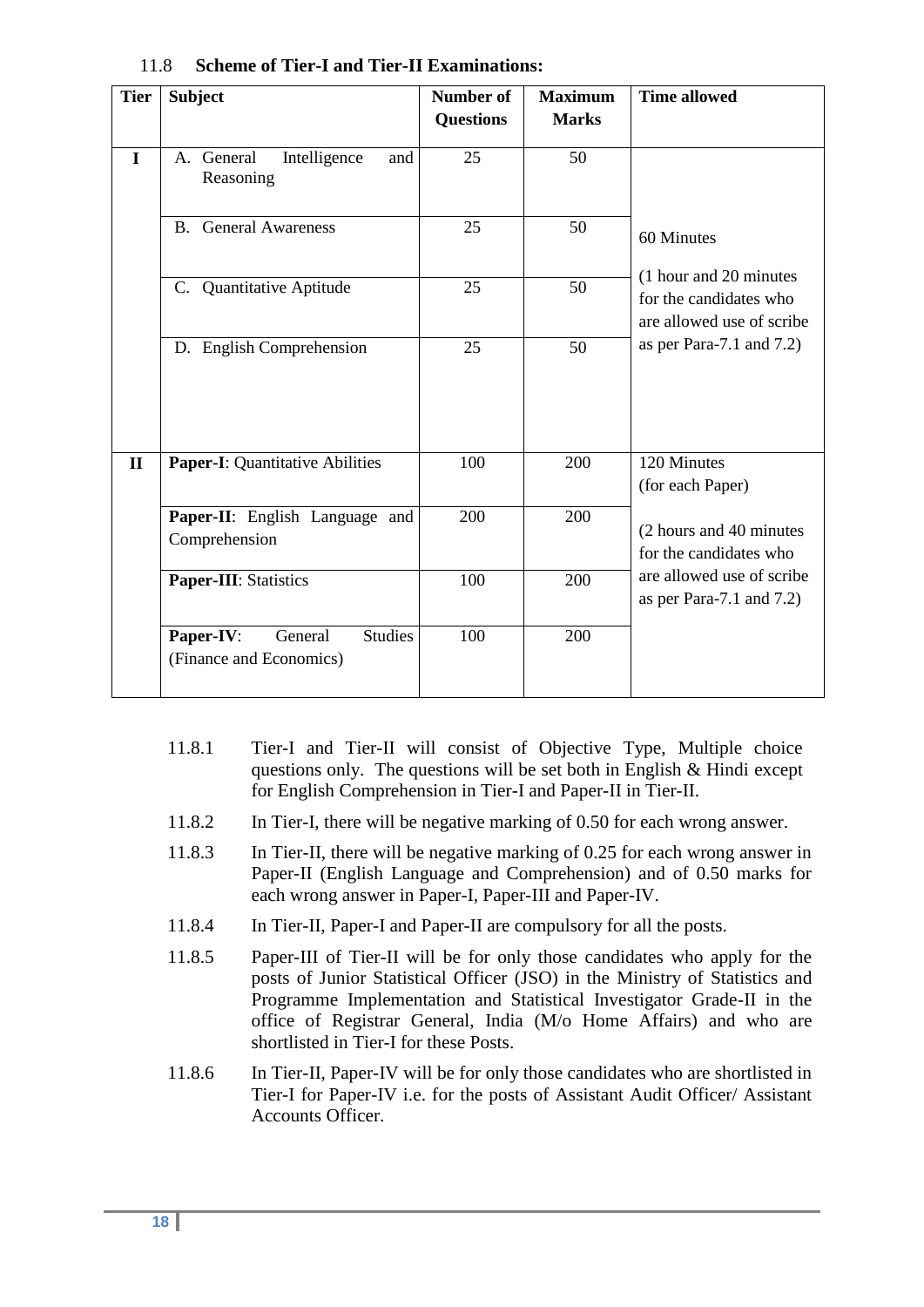| <b>Tier</b> | Mode of<br><b>Examination</b> | <b>Scheme of Examination</b>                                              | <b>Maximum</b><br><b>Marks</b> | <b>Time Allowed</b>                                                                                           |
|-------------|-------------------------------|---------------------------------------------------------------------------|--------------------------------|---------------------------------------------------------------------------------------------------------------|
| Ш           | Pen and Paper                 | Descriptive Paper in                                                      | 100                            | 60 Minutes                                                                                                    |
|             | mode                          | English or Hindi<br>(Writing of Essay/Precis/<br>Letter/Application etc.) |                                | (1 hour and 20 minutes)<br>for the candidates who are<br>allowed use of scribe as<br>per Para-7.1 and $7.2$ ) |

#### 11.9 **Scheme of Tier-III Examination:**

- 11.9.1 The Paper in Tier-III will have to be written either in Hindi or in English. Part paper written in Hindi and part in English will be awarded zero marks.
- 11.9.2 In Tier-III, candidates must write their correct Roll Number at the prescribed places on the cover page of the Answer Book. Candidates must also affix signature and Left-hand Thumb Impression in the relevant columns in the Answer Book. Answer Books not bearing Roll Number, Signature and Left-hand Thumb Impression shall be awarded zero marks.
- 11.9.3 Candidates are strictly advised not to write any personal identity e.g. name, roll number, mobile number, address, etc inside the Answer Book (Tier-III). The candidates who fail to adhere to these instructions will be awarded zero marks even if marks are awarded during the evaluation process.

## 11.10 **Tier-IV (Skill Test):**

11.10.1 In the Tier-IV, Computer Proficiency Test and Data Entry Skill Test will be conducted.

## 11.11 **Indicative Syllabus (Tier-I):**

11.11.1 **Tier-I: General Intelligence & Reasoning**: It would include questions of both verbal and non-verbal type. This component may include questions on analogies, similarities and differences, space visualization, spatial orientation, problem solving, analysis, judgment, decision making, visual memory, discrimination, observation, relationship concepts, arithmetical reasoning and figural classification, arithmetic number series, non-verbal series, coding and decoding, statement conclusion, syllogistic reasoning etc. The topics are, Semantic Analogy, Symbolic/ Number Analogy, Figural Analogy, Semantic Classification, Symbolic/ Number Classification, Figural Classification, Semantic Series, Number Series, Figural Series, Problem Solving, Word Building, Coding & de-coding, Numerical Operations, symbolic Operations, Trends, Space Orientation, Space Visualization, Venn Diagrams, Drawing inferences, Punched hole/ pattern- folding & un-folding, Figural Pattern- folding and completion, Indexing, Address matching, Date & city matching, Classification of centre codes/roll numbers, Small & Capital letters/ numbers coding, decoding and classification, Embedded Figures, Critical thinking, Emotional Intelligence, Social Intelligence, Other sub-topics, if any.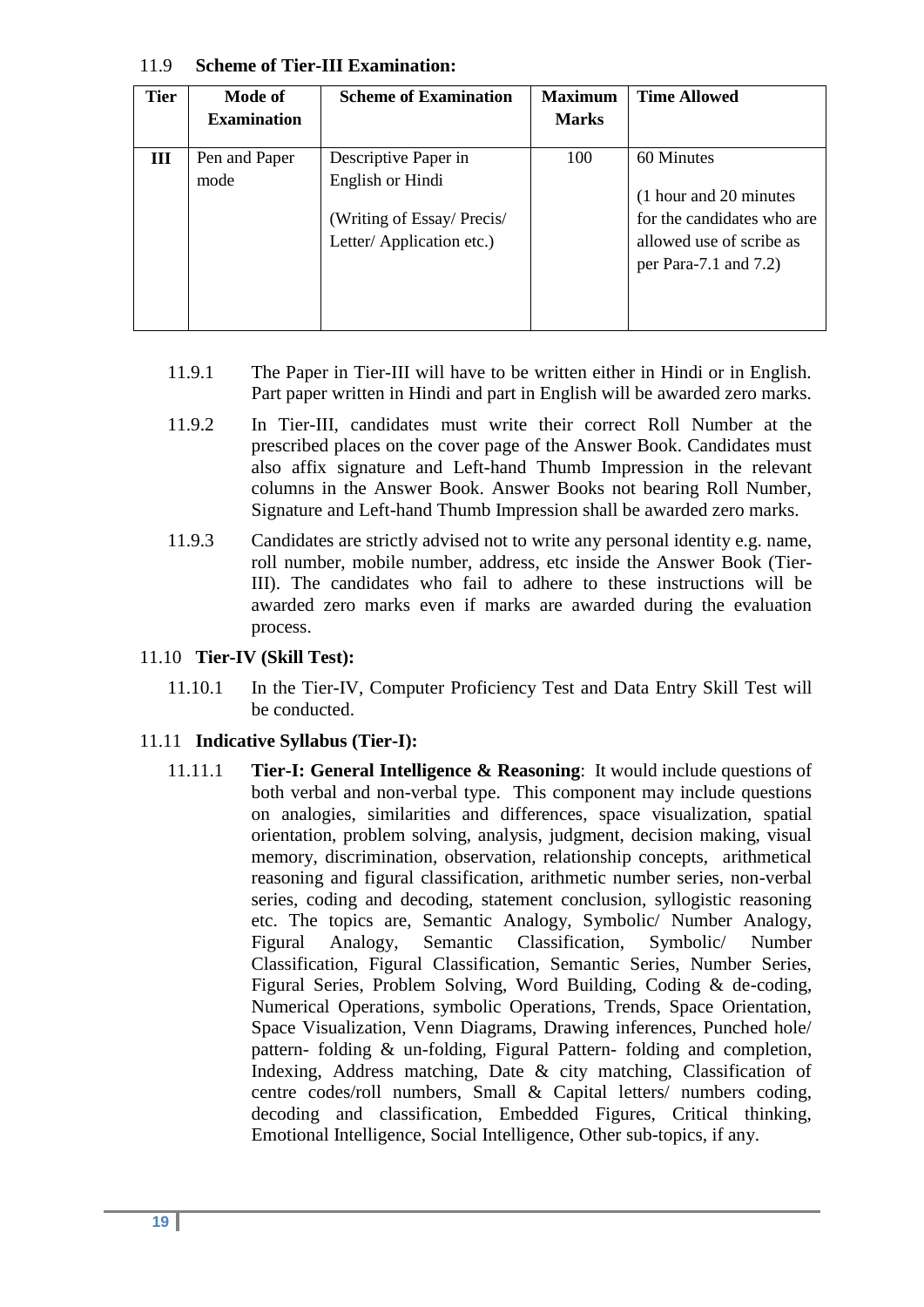- 11.11.2 **General Awareness**: Questions in this component will be aimed at testing the candidates' general awareness of the environment around him and its application to society. Questions will also be designed to test knowledge of current events and of such matters of every day observations and experience in their scientific aspect as may be expected of any educated person. The test will also include questions relating to India and its neighbouring countries especially pertaining History, Culture, Geography, Economic Scene, General Policy & Scientific Research.
- 11.11.3 **Quantitative Aptitude:** The questions will be designed to test the ability of appropriate use of numbers and number sense of the candidate. The scope of the test will be computation of whole numbers, decimals, fractions and relationships between numbers, Percentage. Ratio & Proportion, Square roots, Averages, Interest, Profit and Loss, Discount, Partnership Business, Mixture and Alligation, Time and distance, Time & Work, Basic algebraic identities of School Algebra & Elementary surds, Graphs of Linear Equations, Triangle and its various kinds of centres, Congruence and similarity of triangles, Circle and its chords, tangents, angles subtended by chords of a circle, common tangents to two or more circles, Triangle, Quadrilaterals, Regular Polygons, Circle, Right Prism, Right Circular Cone, Right Circular Cylinder, Sphere, Hemispheres, Rectangular Parallelepiped, Regular Right Pyramid with triangular or square base, Trigonometric ratio, Degree and Radian Measures, Standard Identities, Complementary angles, Heights and Distances, Histogram, Frequency polygon, Bar diagram & Pie chart.
- 11.11.4 **English Comprehension:** Candidates" ability to understand correct English, his/ her basic comprehension and writing ability, etc. would be tested.
- 11.11.5 The questions in Parts A, B, & D will be of a level commensurate with the essential qualification viz. Graduation and questions in Part-C will be of 10<sup>th</sup> standard level.

# 11.12 **Indicative Syllabus (Tier-II):**

- 11.12.1 **Paper-I (Quantitative Abilities):** The questions will be designed to test the ability of appropriate use of numbers and number sense of the candidate. The scope of the test will be the computation of whole numbers, decimals, fractions and relationships between numbers, Percentage, Ratio & Proportion, Square roots, Averages, Interest, Profit and Loss, Discount, Partnership Business, Mixture and Alligation, Time and distance, Time & Work, Basic algebraic identities of School Algebra & Elementary surds, Graphs of Linear Equations, Triangle and its various kinds of centres, Congruence and similarity of triangles, Circle and its chords, tangents, angles subtended by chords of a circle, common tangents to two or more circles, Triangle, Quadrilaterals, Regular Polygons, Circle, Right Prism, Right Circular Cone, Right Circular Cylinder, Sphere, Hemispheres, Rectangular Parallelepiped, Regular Right Pyramid with triangular or square base, Trigonometric ratio, Degree and Radian Measures, Standard Identities, Complementary angles, Heights and Distances, Histogram, Frequency polygon, Bar diagram & Pie chart.
- 11.12.2 **Paper-II (English Language and Comprehension)**: Questions in this component will be designed to test the candidate"s understanding and knowledge of English Language and will be based on spot the error, fill in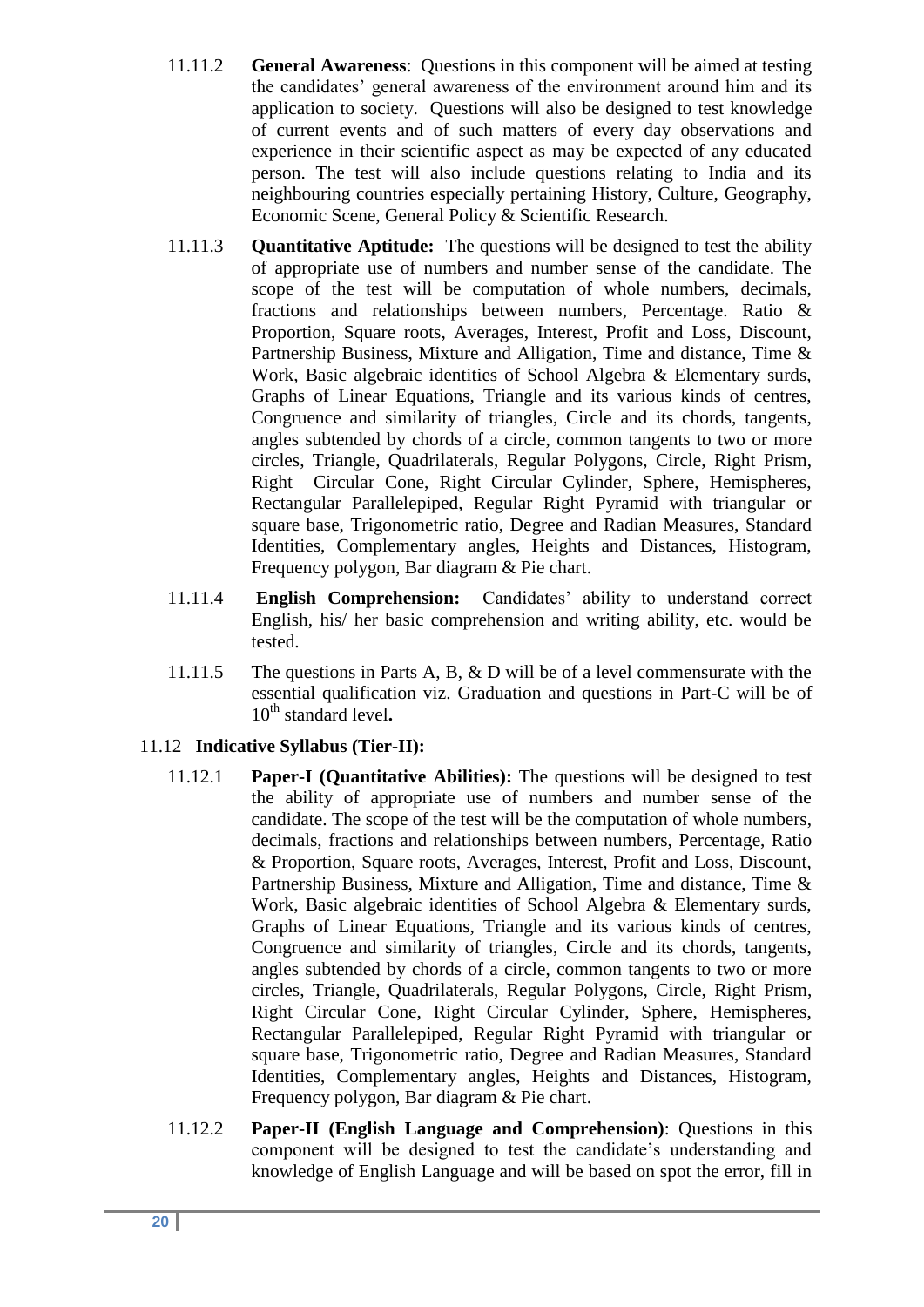the blanks, synonyms, antonyms, spelling/ detecting misspelled words, idioms & phrases, one word substitution, improvement of sentences, active/ passive voice of verbs, conversion into direct/ indirect narration, shuffling of sentence parts, shuffling of sentences in a passage, cloze passage & comprehension passage.

## 11.12.3 **Paper-III (Statistics):**

- 11.12.3.1 **Collection, Classification and Presentation of Statistical Data** Primary and Secondary data, Methods of data collection; Tabulation of data; Graphs and charts; Frequency distributions; Diagrammatic presentation of frequency distributions.
- 11.12.3.2 **Measures of Central Tendency** Common measures of central tendency – mean median and mode; Partition values- quartiles, deciles, percentiles.
- 11.12.3.3 **Measures of Dispersion** Common measures dispersion range, quartile deviations, mean deviation and standard deviation; Measures of relative dispersion.
- 11.12.3.4 **Moments, Skewness and Kurtosis**  Different types of moments and their relationship; meaning of skewness and kurtosis; different measures of skewness and kurtosis.
- 11.12.3.5 **Correlation and Regression**  Scatter diagram; simple correlation coefficient; simple regression lines; Spearman's rank correlation; Measures of association of attributes; Multiple regression; Multiple and partial correlation (For three variables only).
- 11.12.3.6 **Probability Theory**  Meaning of probability; Different definitions of probability; Conditional probability; Compound probability; Independent events; Bayes' theorem.
- 11.12.3.7 **Random Variable and Probability Distributions**  Random variable; Probability functions; Expectation and Variance of a random variable; Higher moments of a random variable; Binomial, Poisson, Normal and Exponential distributions; Joint distribution of two random variable (discrete).
- 11.12.3.8 **Sampling Theory**  Concept of population and sample; Parameter and statistic, Sampling and non-sampling errors; Probability and nonprobability sampling techniques(simple random sampling, stratified sampling, multistage sampling, multiphase sampling, cluster sampling, systematic sampling, purposive sampling, convenience sampling and quota sampling); Sampling distribution(statement only); Sample size decisions.
- 11.12.3.9 **Statistical Inference -** Point estimation and interval estimation, Properties of a good estimator, Methods of estimation (Moments method, Maximum likelihood method, Least squares method), Testing of hypothesis, Basic concept of testing, Small sample and large sample tests, Tests based on Z, t, Chi-square and F statistic, Confidence intervals.
- 11.12.3.10 **Analysis of Variance -** Analysis of one-way classified data and twoway classified data.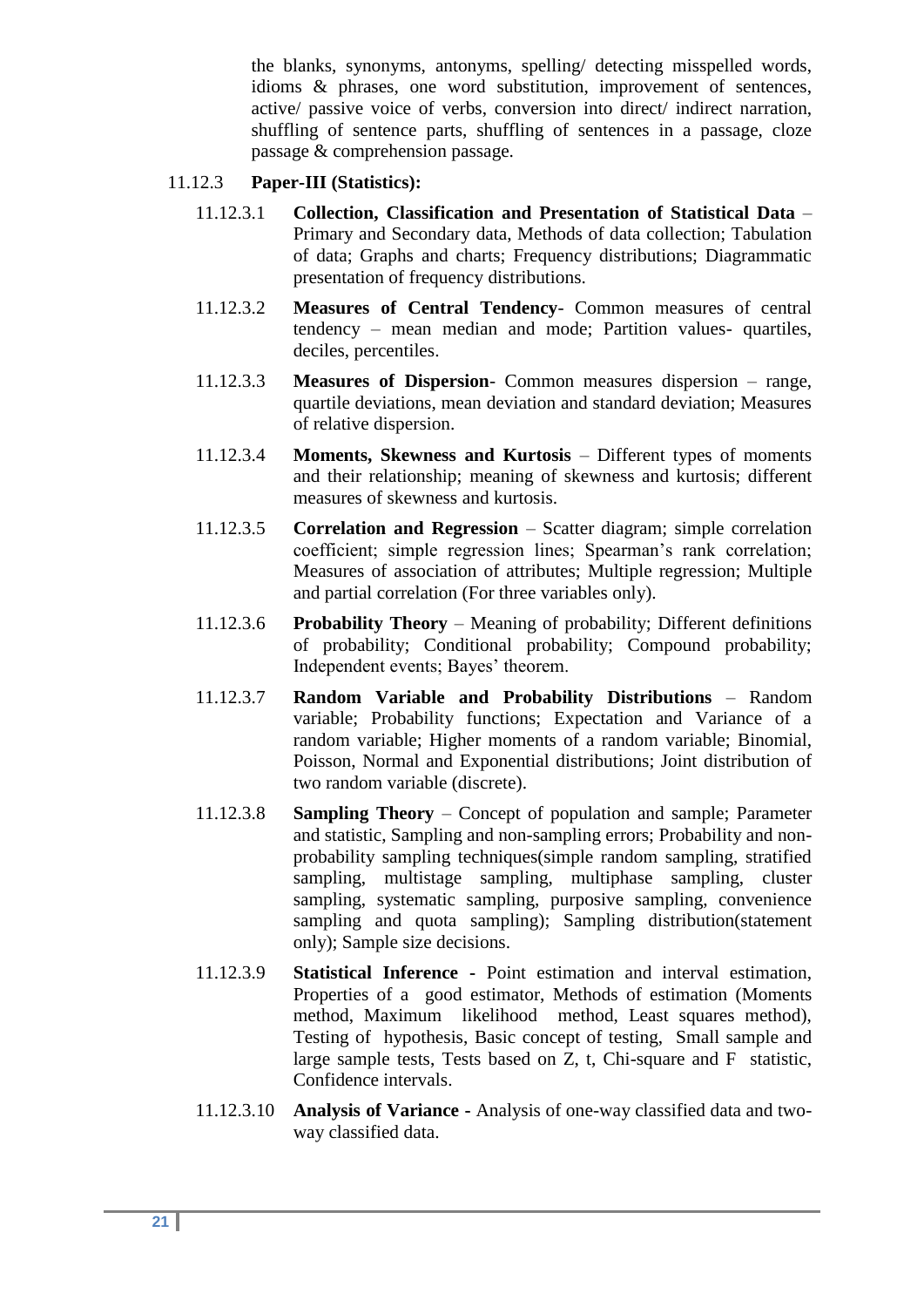- 11.12.3.11 **Time Series Analysis -** Components of time series, Determinations of trend component by different methods, Measurement of seasonal variation by different methods.
- 11.12.3.12 **Index Numbers -** Meaning of Index Numbers, Problems in the construction of index numbers, Types of index number, Different formulae, Base shifting and splicing of index numbers, Cost of living Index Numbers, Uses of Index Numbers.
- 11.12.4 **Paper-IV (General Studies-Finance and Economics):**
	- 11.12.4.1 **Part A: Finance and Accounts-(80 marks):**
		- 11.12.4.1.1 **Fundamental principles and basic concept of Accounting:**
			- 11.12.4.1.1.1 **Financial Accounting**: Nature and scope, Limitations of Financial Accounting, Basic concepts and Conventions, Generally Accepted Accounting Principles.
			- 11.12.4.1.1.2 **Basic concepts of accounting**: Single and double entry, Books of original Entry, Bank Reconciliation, Journal, ledgers, Trial Balance, Rectification of Errors, Manufacturing, Trading, Profit & loss Appropriation Accounts, Balance Sheet Distinction between Capital and Revenue Expenditure, Depreciation Accounting, Valuation of Inventories, Non-profit organisations Accounts, Receipts and Payments and Income & Expenditure Accounts, Bills of Exchange, Self Balancing Ledgers.
	- 11.12.4.2 **Part B: Economics and Governance-(120 marks)**:
		- 11.12.4.2.1 **Comptroller & Auditor General of India- Constitutional provisions, Role and responsibility.**
		- 11.12.4.2.2 **Finance Commission-Role and functions.**
		- 11.12.4.2.3 **Basic Concept of Economics and introduction to Micro Economics:** Definition, scope and nature of Economics, Methods of economic study and Central problems of an economy and Production possibilities curve.
		- 11.12.4.2.4 **Theory of Demand and Supply:** Meaning and determinants of demand, Law of demand and Elasticity of demand, Price, income and cross elasticity; Theory of consumer's behaviour-Marshallian approach and Indifference curve approach, Meaning and determinants of supply, Law of supply and Elasticity of Supply.
		- 11.12.4.2.5 **Theory of Production and cost:** Meaning and Factors of production; Laws of production- Law of variable proportions and Laws of returns to scale.
		- 11.12.4.2.6 **Forms of Market and price determination in different markets:** Various forms of markets-Perfect Competition, Monopoly, Monopolistic Competition and Oligopoly ad Price determination in these markets.